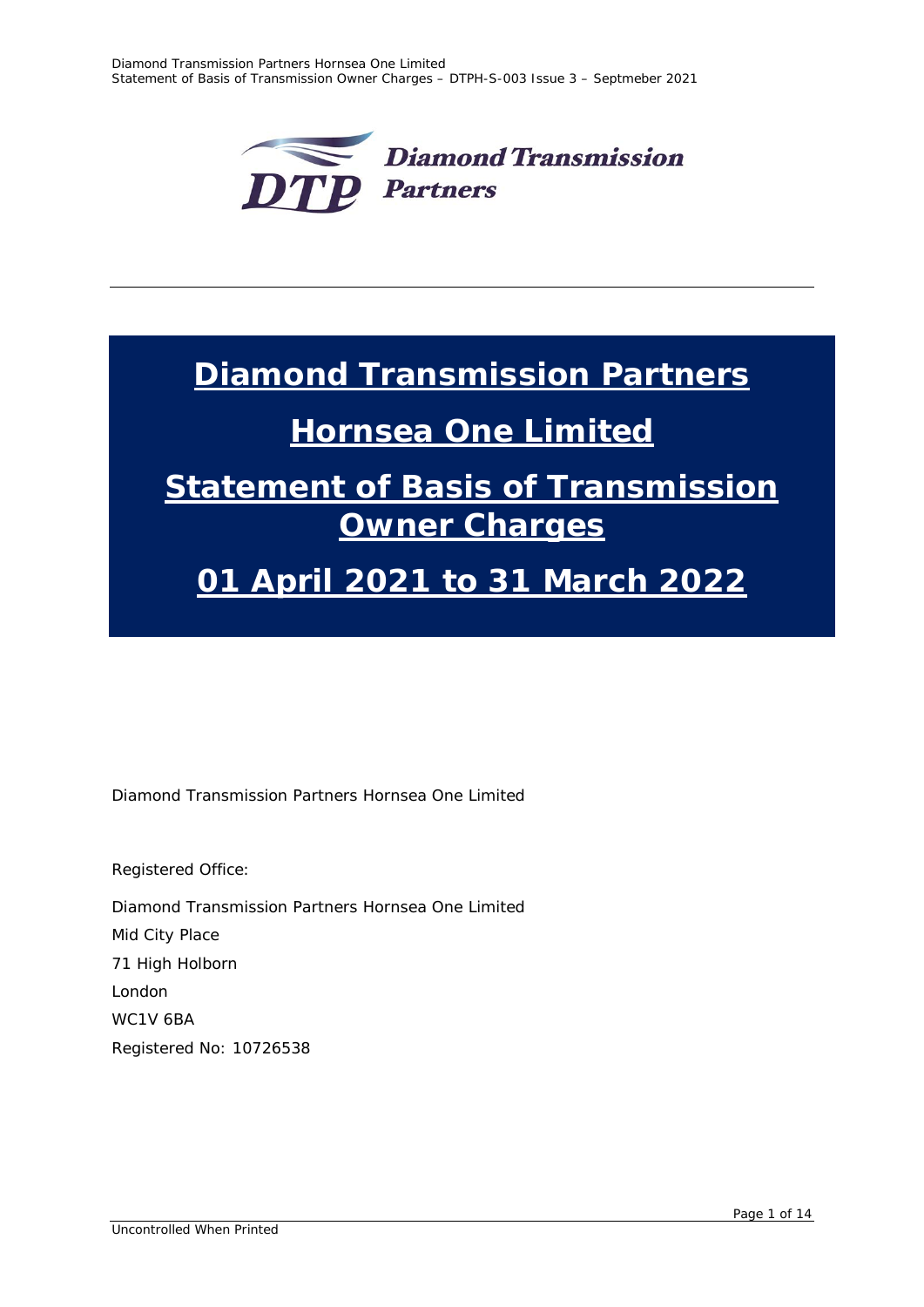### **Document History**

| <b>Issue</b>  | <b>Date</b> | Summary of Changes /<br><b>Reasons</b>                                     | Author(s)        | <b>Approved By</b><br>(Inc. Job<br>Title) |
|---------------|-------------|----------------------------------------------------------------------------|------------------|-------------------------------------------|
| 1             | 08/02/21    | Issue 1                                                                    | Subhash<br>Thapa | G Thornton                                |
| $\mathcal{P}$ | 26/02/21    | Updated to reflect amended<br>financial close and asset<br>transfer dates. | Subhash<br>Thapa | G Thornton                                |
| 3             | 07/09/21    | Updated for 2021/22                                                        | Subhash<br>Thapa | G Thornton                                |
|               |             |                                                                            |                  |                                           |

## **TABLE OF CONTENTS**

| 3 TRANSMISSION OWNER REVENUE RESTRICTION (TO GENERAL SYSTEM |  |
|-------------------------------------------------------------|--|
| 4 TRANSMISSION OWNER REVENUE RESTRICTION (TO SITE-SPECIFIC  |  |
| 5 TRANSMISSION OWNER REVENUE RESTRICTION (OFFSHORE          |  |
|                                                             |  |
|                                                             |  |
|                                                             |  |
|                                                             |  |
|                                                             |  |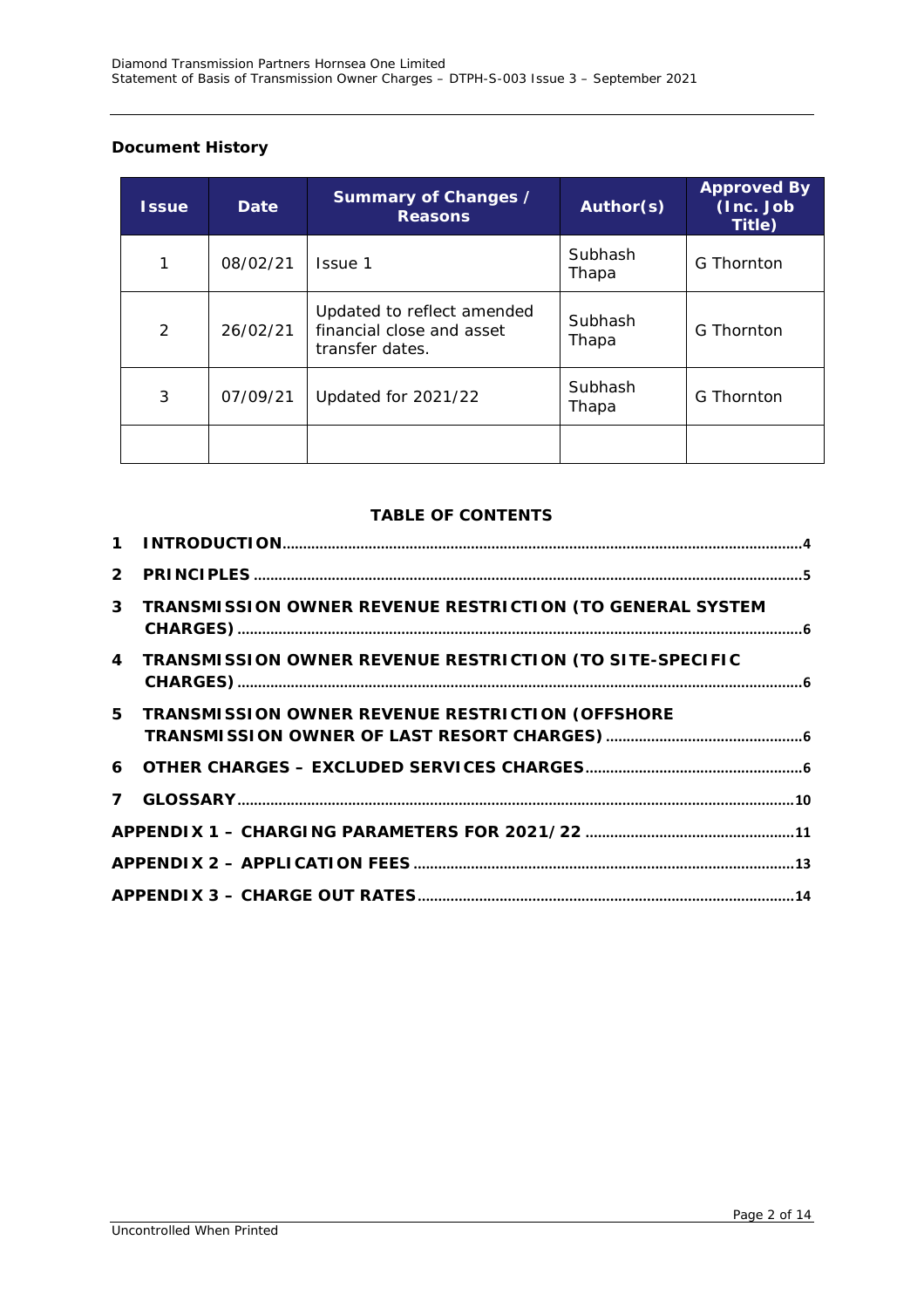## STATEMENT OF

## DIAMOND TRANSMISSION PARTNERS HORNSEA ONE LIMITED

## BASIS OF TRANSMISSION OWNER CHARGES

This statement is produced by Diamond Transmission Partners Hornsea One Limited ("**DTPH**"), the Offshore Transmission Owner ("**OFTO**"), which sets out the basis of charges for the provision by DTPH to National Grid Electricity System Operator Limited ("**NGESO**") (the GB System Operator, GBSO) of transmission services as specified in the Offshore Electricity Transmission Licence and System Operator Transmission Owner Code ("**STC**").

This Statement is effective from 01 April 2021.

The charges shall consist of TO General System Charges, TO Site-Specific Charges, Offshore Transmission Owner of Last Resort Charges and Other Charges as set out in this statement.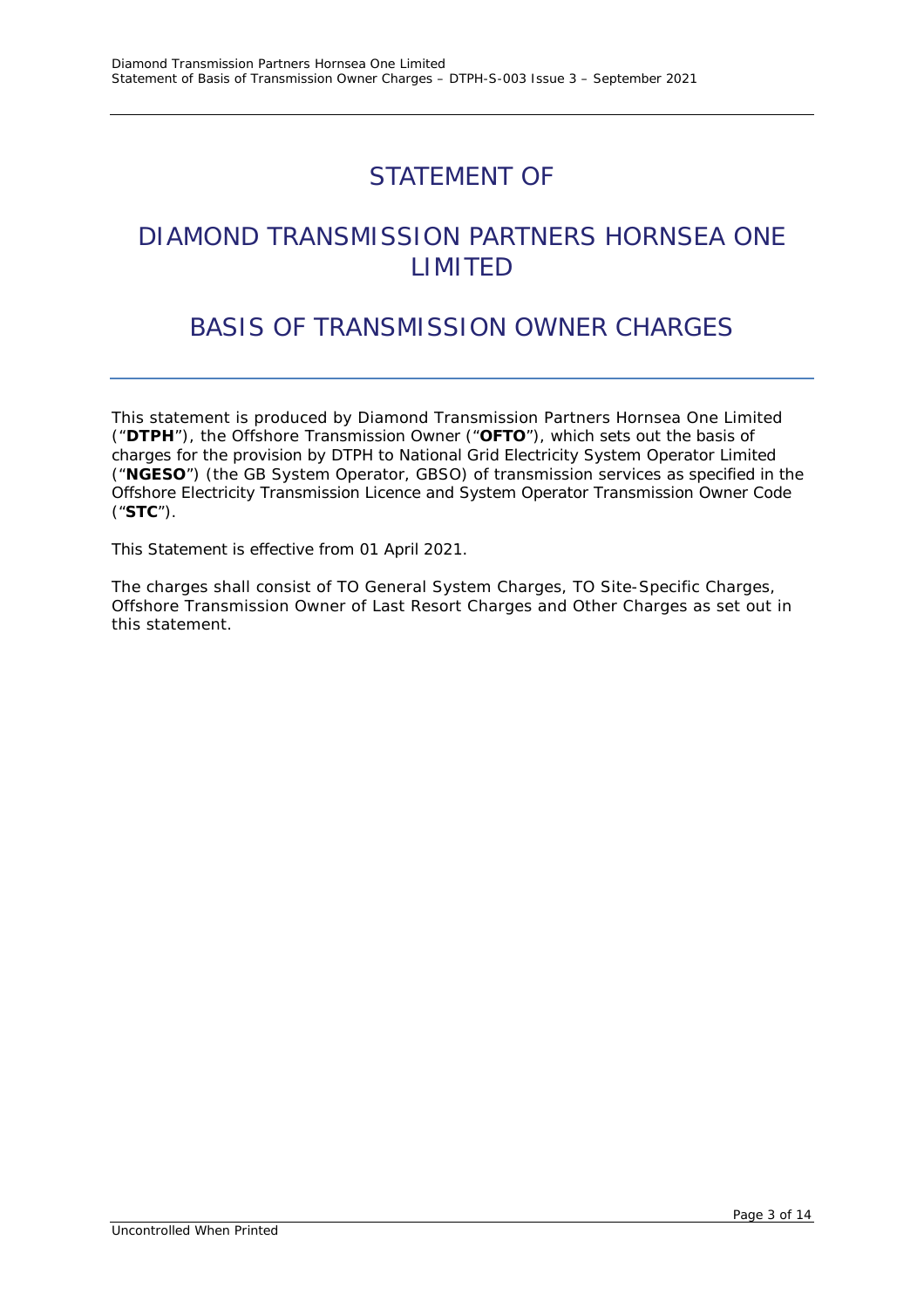### <span id="page-3-0"></span>**1 INTRODUCTION**

- 1.1 DTPH is obliged, under Amended Standard Condition E12 J9 (Basis of Transmission Owner Charges) of its Offshore Electricity Transmission Licence, to prepare and submit to the Authority a statement in a form approved by the Authority setting out the basis upon which charges will be made by DTPH for:
	- *a. provision of transmission owner services;*
	- *b. connection to DTPH's transmission system in such form and detail as shall be necessary to enable NGESO to make a reasonable estimate of the charges to which it would become liable for the provision of DTPH's services; and*
	- *c. outage changes.*
- 1.2 Amended Standard Condition E12 J9 requires that the statement shall in respect of connection to the licensee's (DTPH) transmission system include:
	- *a. a schedule listing those items (including the carrying out of works and the provision and installation of electric lines or electrical plant or meters) of significant cost liable to be required for the purpose of connection (at entry or exit points) to the Licensee's Transmission System and for which site specific charges may be made or levied, and including (where practicable) indicative charges for each such item and, in other cases, an explanation of the methods by which and the principles on which such charges will be calculated;*
	- *b. the methods by which and the principles on which site specific charges will be made in circumstances where the electric lines or electrical plant to be installed are (at the licensee's discretion) of greater size or capacity than that required;*
	- *c. the methods by which and the principles on which any charges (including any capitalised charge) will be made for required maintenance, replacement and repair of electric lines, electrical plant or meters provided and installed for making a connection to the Licensee's Transmission System;*
	- *d. the methods by which and the principles on which any charges will be made for disconnection from the Licensee's Transmission System and the removal of electrical plant, electric lines and ancillary meters following disconnection; and*
	- *e. such other matters as shall be specified in directions issued by the Authority from time to time for the purpose of this condition.*
- 1.3 Site specific charges for those items referred to above shall be set at a level which will enable the licensee to recover:
	- *a. the appropriate proportion of the costs directly or indirectly incurred in carrying out any works, the extension or reinforcement of the Licensee's Transmission System and the provision and installation, maintenance, replacement and repair or (as the case may be) removal following disconnection of any electric lines, electrical plant, meters or other items; and*
	- *b. a reasonable rate of return on the capital represented by such costs.*
- 1.4 DTPH is also obliged, upon being directed to do so by the Authority and within such period as shall be specified in the directions, prepare and submit to the Authority a statement or statements in a form approved by the Authority stating that charges:
	- *a. for Transmission Owner Services;*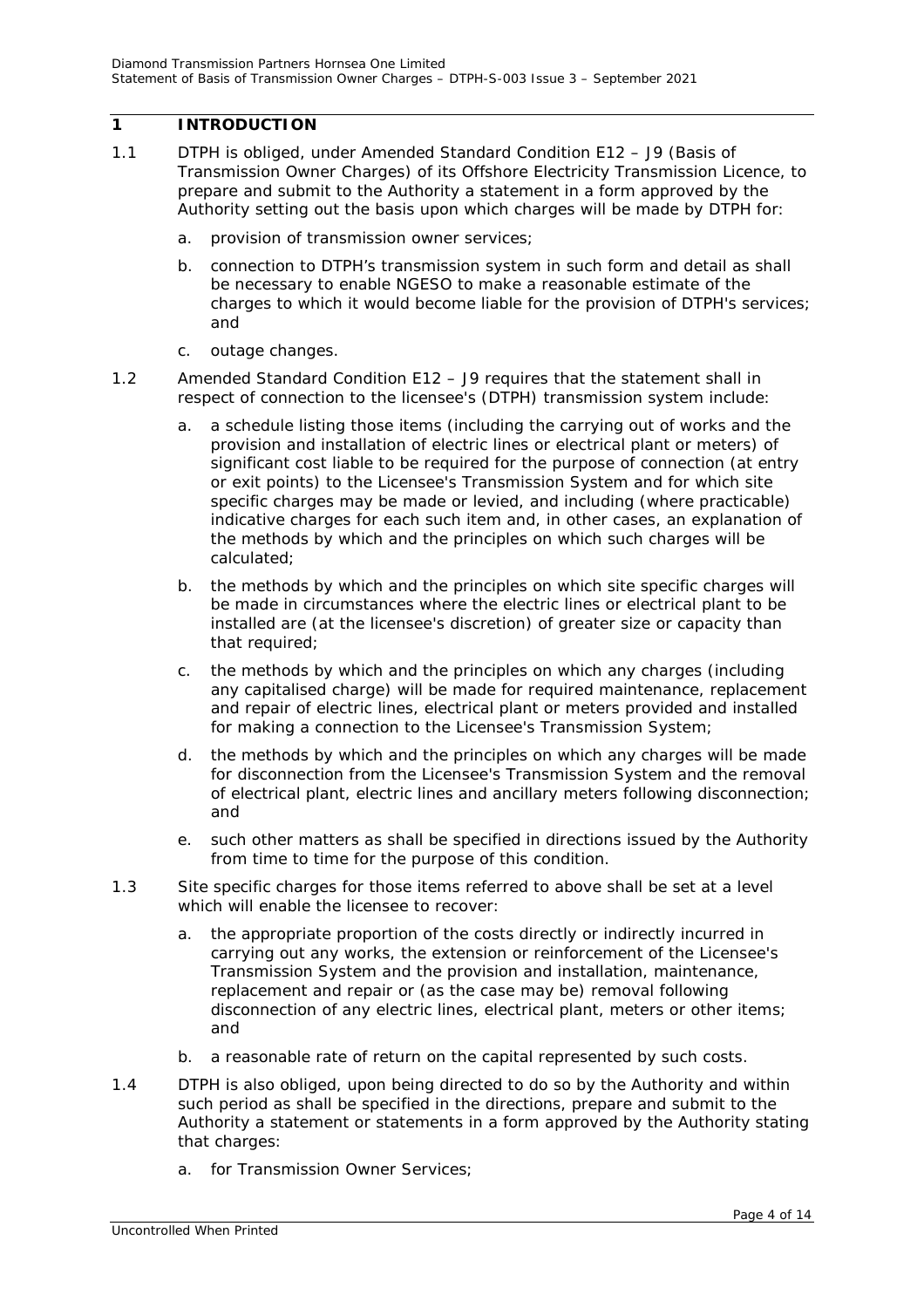- *b. for connection to the Licensee's Transmission System; and*
- c. *for Outage Changes.*

The statement or statements shall be in such form and contain such detail as necessary to enable the System Operator to make a reasonable estimate of the charges to which it would become liable for the provision of such services. Without prejudice to the foregoing, the statement(s) shall include the information specified in the directions.

- 1.5 Amended Standard Condition E12-J9 permits and, where appropriate, requires that DTPH:
	- a. may periodically revise this statement and shall, at least once in every year this licence is in force, make any necessary revisions to this statement in order that the information set out in the statement shall continue to be accurate in all material respects, as required by clause 2 and 5 of Amended Standard Condition E12-J9; and
	- b. is required to send a copy of this statement prepared in accordance with clause 2 and 5 and each revision of this statement to the Authority, as required by clause 7 of Amended Standard Condition E12-J9, and shall publish any such statement on its website.

#### <span id="page-4-0"></span>**2 PRINCIPLES**

- 2.1 This statement sets out DTPH's charges for the provision of transmission services to NGESO, in its capacity as National Electricity Transmission System Operator ("**NETSO**").
- 2.2 The STC permits DTPH to charge for its services under a number of headings: TO General System Charges; TO Site-Specific charges; Offshore Transmission Owner of Last Resort Charges and Other Charges.
- 2.3 DTPH must identify and classify its assets into one of two charging categories:
	- a. TO General System Charges; and
	- b. TO Site-Specific Charges.

DTPH has identified all of its assets as being attributable to the TO General System Charges category and therefore DTPH does not have any TO Site-Specific Charges<sup>[1](#page-4-1)</sup>.

The TO General System charges are designed to recover the cost of the OFTO assets acquired by DTPH over the 20 year life of the revenue entitlement under the Offshore Electricity Transmission Licence.

- 2.4 If DTPH is given a Direction under Standard Condition E21 (Offshore Transmission Owner of Last Resort) of the Offshore Electricity Transmission Licence, then it is eligible to charge for services rendered in accordance with these conditions. The principles for charging **Offshore Transmission Owner of Last Resort Charges** are set out later in this statement – see "Offshore Transmission Owner of Last Resort Charges" later in this statement.
- 2.5 DTPH may at the request of NGESO carry out other work, which is not covered by the TO General System Charges or Offshore Transmission Owner of Last Resort Charges, including, for example, outage rescheduling. The principles for calculating such **Other Charges** are also set out in this statement – see "Other Charges – Excluded Services Charges" later in this statement.

-

<span id="page-4-1"></span><sup>1</sup> TO Site Specific Charges relate to costs associated with connections that aren't recovered as TO General System Charges or Other Charges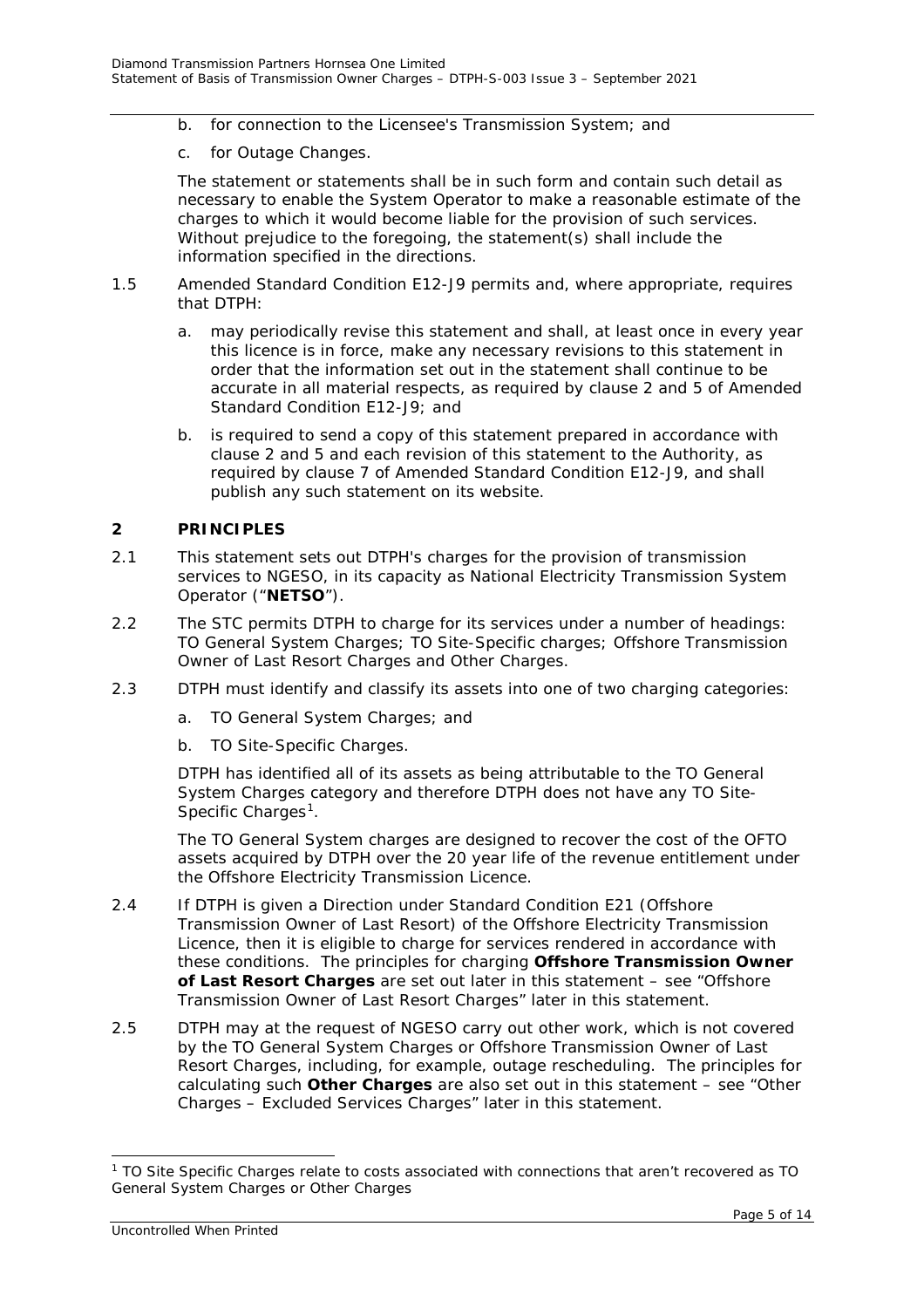- 2.6 The **TO General System Charges** are charges that relate to the recovery of costs incurred in respect of DTPH's entire transmission infrastructure from the generators 34kV gas insulated switchgear terminals feeding the offshore transformers located on three offshore platforms through to the 400kV busbar gas zones at the 400kV Killingholme substation which connects to National Grid Electricity Transmission's onshore transmission network. The principles adopted in determining the TO General System Charges are explained in the section "Transmission Owner Revenue Restriction" outlined later in this statement.
- 2.7 The methodology for calculating the TO General System Charges, TO Site-Specific Charges, the Offshore Transmission Owner of Last Resort Charges and Other Charges is set out on the following pages.

#### <span id="page-5-0"></span>**3 TRANSMISSION OWNER REVENUE RESTRICTION (TO GENERAL SYSTEM CHARGES)**

- 3.1 The Offshore Electricity Transmission Licence sets a restriction on DTPH's TO General System Charges, as described below.
- 3.2 Amended Standard Condition E12 J2 (Restriction of Transmission Revenue: Revenue from Transmission Owner Services) of DTPH's Offshore Electricity Transmission Licence establishes the charge restriction that determines the allowed transmission owner revenue (OFTO $<sub>t</sub>$ ) that DTPH may earn from its</sub> transmission owner services.
- 3.3 The formulae for the calculation of  $OFTO<sub>t</sub>$  are set out in DTPH's Licence. Values for certain parameters required to calculate charges for the 2021/22 financial year (year t=2) are as specified in Appendix 1.
- 3.4 In the event of additional capacity being required from DTPH the value of  $\text{OFTO}_t$ will be adjusted in accordance with the formulae set out in the Licence (Amended Standard Condition E12 - J4 (Restriction of Transmission Revenue: Annual Revenue Adjustments) and Standard Condition E17 (Obligations in relation to offers for connection etc.)).

#### <span id="page-5-1"></span>**4 TRANSMISSION OWNER REVENUE RESTRICTION (TO SITE-SPECIFIC CHARGES)**

- 4.1 DTPH does not expect to have any TO Site-Specific Charges.
- 4.2 TO Site-Specific Charges relate to costs associated with connections that are not recovered through TO General System Charges or Other Charges. DTPH expects that the majority of the costs incurred in relation to connections would be recovered through TO General System Charges, with some related charges recovered as Other Charges. As a consequence, DTPH is unlikely to invoice NGESO for any TO Site-Specific Charges.

#### <span id="page-5-2"></span>**5 TRANSMISSION OWNER REVENUE RESTRICTION (OFFSHORE TRANSMISSION OWNER OF LAST RESORT CHARGES)**

5.1 In the event that DTPH is given a notice by the Authority under Standard Condition E21 (Offshore Transmission Owner of Last Resort), then DTPH would be permitted to charge Offshore Transmission Owner of Last Resort Charges for transmission services provided in accordance with the direction of the Authority. These charges would be as set out and specified in a direction issued by the Authority to the OFTO in accordance with Standard Condition E21.

#### <span id="page-5-3"></span>**6 OTHER CHARGES – EXCLUDED SERVICES CHARGES**

6.1 Amended Standard Condition E12 – J10 (Excluded Services) permits DTPH to charge NGESO for other services provided in addition to those services provided in DTPH's capacity as Offshore Transmission Owner. No charges can be made to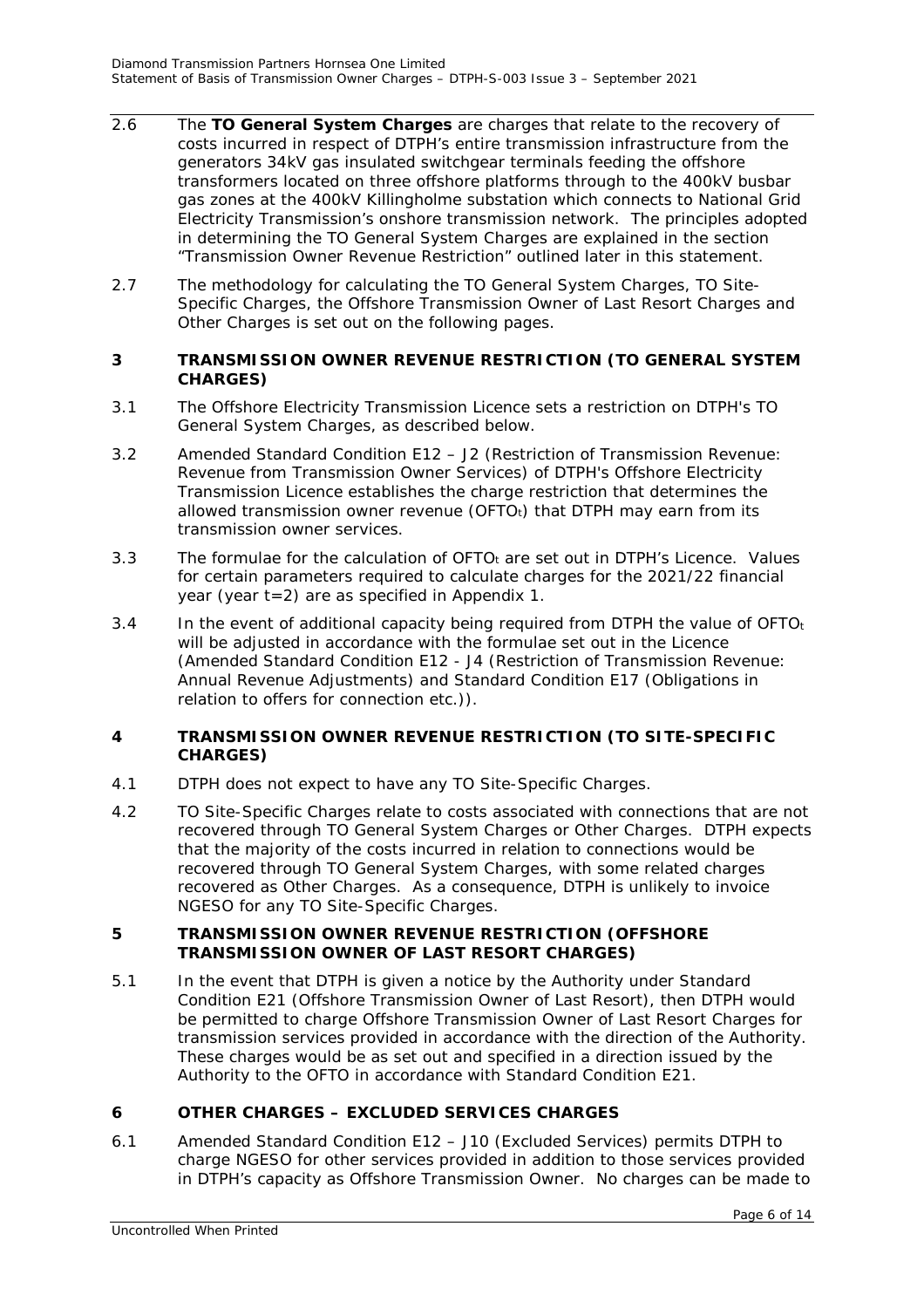NGESO for any services in so far as they relate to the provision of services remunerated under charges for offshore transmission owner services in accordance with Amended Standard Condition E12 - J9 (Basis of Transmission Owner Charges). The basis for determining transmission owner charges is described above under the section "Transmission Owner Revenue Restriction".

6.2 Other charges – excluded services charges are permitted to be made, but not limited to, in respect of the services stated under ES1 to ES5 in Amended Standard Condition E12-J10, paragraph 9 of DTPH's Offshore Electricity Transmission Licence.

The Other Charges relating to transmission services that can be levied on NGESO by DTPH in any year are equal to the sum of the charges listed below net of any Interruption Charges (as defined in the STC) charged by NGESO to DTPH.

#### **a. Application fees**

DTPH will charge NGESO an application fee as set out in Appendix 2 at the time of each application for a new or modified connection to DTPH's transmission system. The application fee is intended to cover the actual engineering costs and other expenses incurred by DTPH in preparing an offer of terms, and are dependent upon the size, type and location of the proposed new or modified connection.

DTPH will monitor and record the actual costs incurred in preparing an offer of terms and when the work has been completed, DTPH will compare the actual costs incurred to the application fees charged to NGESO. In the event that there is a difference between the application fee and costs incurred this amount will be charged or refunded to NGESO as appropriate.

NGESO will be charged for the actual costs incurred by DTPH in carrying out this work, based on DTPH's market based charge-out rates as detailed in Appendix 3 to this statement.

Should NGESO notify DTPH of changes in the planning assumptions after receipt of an application fee, DTPH may levy an additional charge. In any event, whether an additional charge is levied or not, the actual costs incurred in preparing a revised connection will be charged to NGESO through the mechanism described above when the offer is completed.

If, in exceptional circumstances, NGESO makes an application which involves significant costs over and above those that would be normally expected (e.g. substantial system studies, specialist surveys, investigations) to process an offer of terms, then DTPH reserves the right to vary the applicable fee.

If, following completion of the works to which the application related, the incremental capacity incentive adjustment term (ICAt) in Amended Standard Condition E12 - J4 (Restriction of Transmission Revenue: Annual Revenue Adjustments) ("incremental capacity incentive") is adjusted so that the cost of the application is recovered through the TO General System Charges, then the application fee will be refunded to NGESO.

### **b. Feasibility study fees**

If NGESO requests a feasibility study associated with alterations to or extension of DTPH's network, a fee (the "**advance fee**") will become payable in advance of any engineering and out of pocket expenses incurred by DTPH. The advance fee payable by NGESO will vary according to the size of the study and the amount of work expected and will be charged on the basis of the expected cost of completing the feasibility study.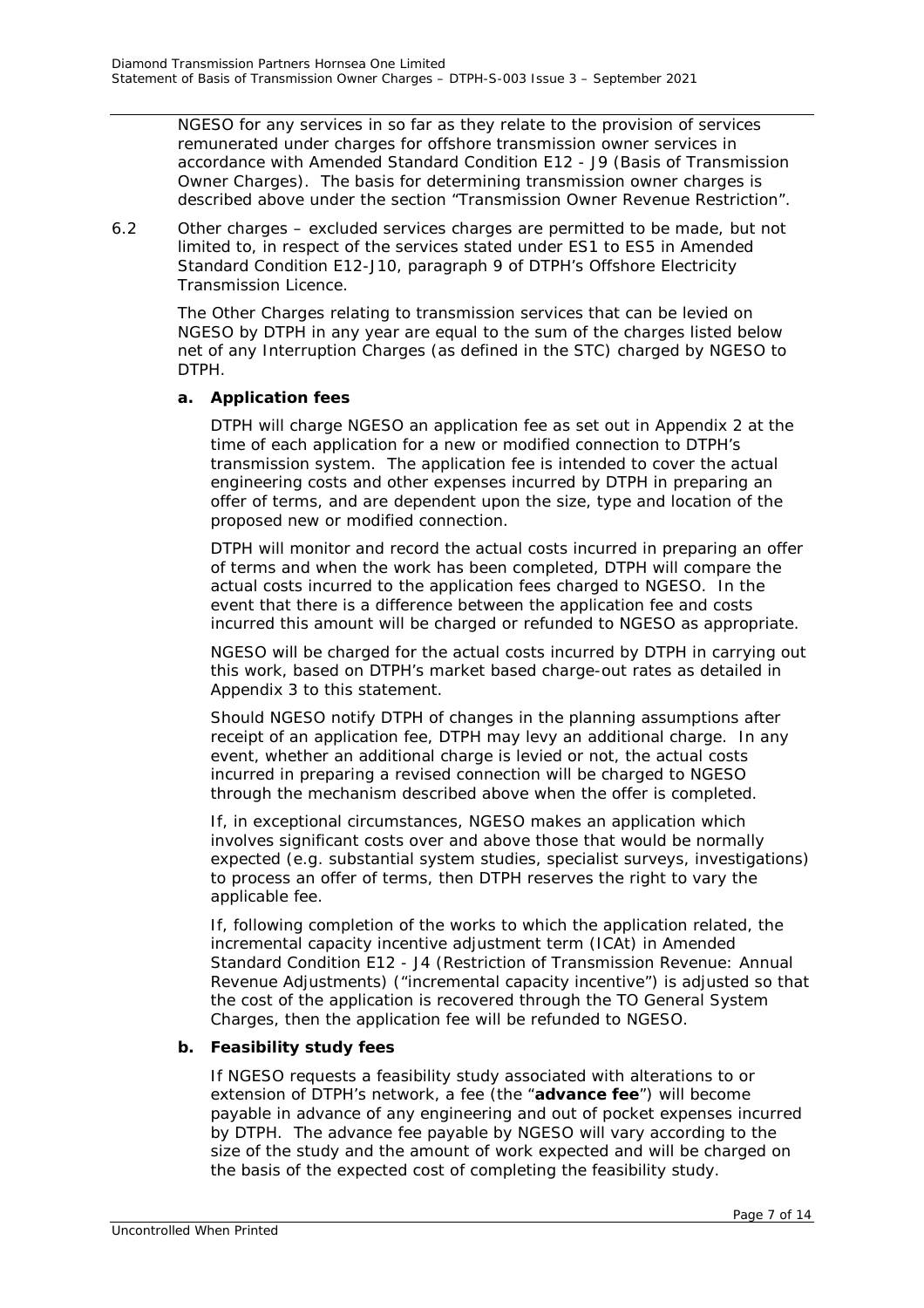Actual costs incurred will be based on the DTPH's market based charge-out rates as shown in Appendix 3 and any other external costs incurred by DTPH (e.g. travel & subsistence costs, specialist surveys, external consultants etc.) in completing the study. Where the actual engineering and out of pocket expenses incurred by DTPH exceed the advance fee, DTPH will issue an invoice for the excess. Conversely, where DTPH does not use the whole of the advance, the balance will be refunded.

#### **c. Abortive works charges**

If as a result of a modification application, received after commencement of works, DTPH is required to make amendment to the transmission construction works and DTPH has previously carried out some or all of the works that are no longer required, then these works are defined as "abortive works". In such circumstances, NGESO shall be required to make a payment to DTPH in respect of all fees, expenses and costs of whatever nature reasonably and properly incurred by DTPH in respect of these abortive works for which DTPH is responsible or may otherwise become liable in respect of the abortive works.

Invoices will be raised on NGESO in respect of all reasonably incurred costs attributable to the abortive works.

If the abortive works result in an adjustment to the incremental capacity so that the cost, or part thereof, of the abortive works is recovered through the TO General System Charges, then the cost, or part thereof, previously charged to NGESO in respect of the abortive works will be refunded.

#### **d. De-energisation and disconnection charges**

Where NGESO wishes a supply to be permanently de-energised, a minimum of two business days' notice (or such other period as may be specified in the TO Construction Agreement and/or STC) to that effect should be given to DTPH. DTPH will then arrange to de-energise the supply. An additional charge will be made for this service if undertaken outside normal working hours in order to recover any additional costs for call-out or out-of-hours working.

Temporary de-energisation (and subsequent re-energisation) resulting from the failure by NGESO to comply with the terms of their relevant agreement, or carried out at the request of NGESO, will be charged for by DTPH to NGESO based on the costs incurred by DTPH.

If NGESO requests disconnection, this must be requested in writing.

#### **e. Charges for outage changes**

Where prearranged outages are rearranged at NGESO's request or where NGESO require additional services for planned or unplanned outages and these services are over and above the normal service provided under DTPH's Operation and Maintenance Service Agreement (relevant details of which will be disclosed to NGESO on request), then additional charges will be made in respect of these additional services.

The additional charges levied on NGESO will reflect the reasonably incurred net costs incurred by DTPH in accommodating NGESO's request and will be determined in accordance with STCP 11-3 "TO Outage Change Costing". DTPH's charges to NGESO in respect of rearranged outages and/or additional services will include all net costs incurred by DTPH and will relate directly to the activities required by NGESO. Where appropriate these costs will be based on the market based charge-out rates as shown in Appendix 3 to this statement.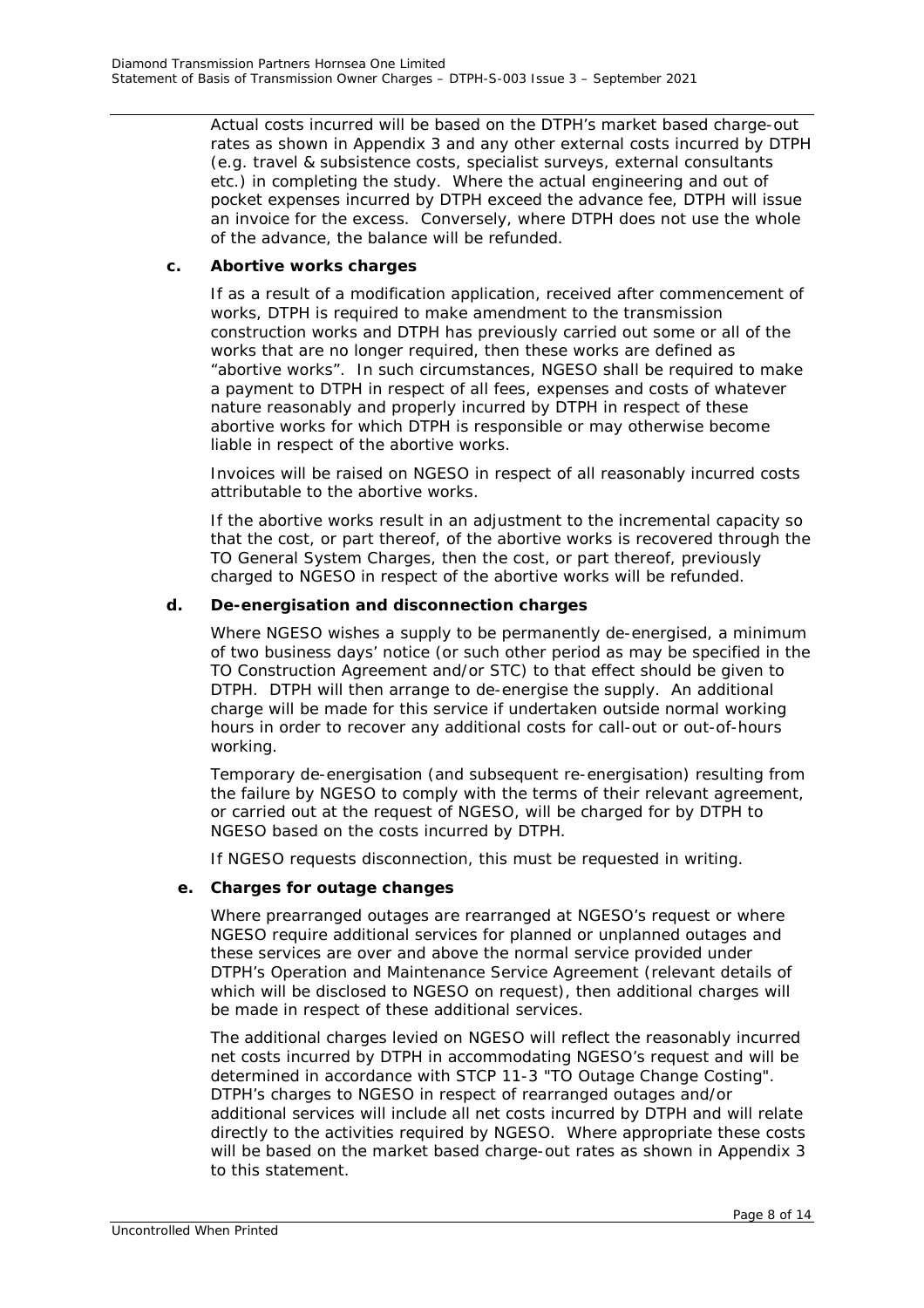These costs include, but are not limited to:

- i. demobilisation and remobilisation costs;
- ii. costs (including where appropriate, liquidated damages) of standing down or mobilising contractors until the rescheduled outage starts. Costs will be derived from contractors' invoices and, in the case of liquidated damages, from the relevant agreement(s);
- iii. costs of overtime working to reduce outage time so as to reduce NGESO's net costs in maintaining system security. Cost will be based on overtime hours worked on the particular outage;
- iv. additional waiting on weather costs for carrying out work at different times of year;
- v. costs of installing additional equipment, as required, such as bypass arrangements; and
- vi. revenue deductions (or increases) through the incentive mechanism that the OFTO may be subject to as a result of the outage changes.

Where an outage is rearranged at NGESO's request, DTPH will use all reasonable endeavors to minimise the charge to NGESO by redeploying staff and/or contractors onto other work where this is reasonably practicable.

## **f. Miscellaneous**

If NGESO should request DTPH to carry out any other activity which is not covered by the TO General System Charges, TO Site-Specific Charges, Offshore Transmission Owner of Last Resort Charges, Interruption Charges, or the Other Charges specified above, DTPH will provide terms for the requested work.

Any other service of a type not already referred to within this section where such a service is not part of the normal part of the offshore transmission business will be charged for based on DTPH's market based charge out rates shown in Appendix 3 together with any other external costs incurred.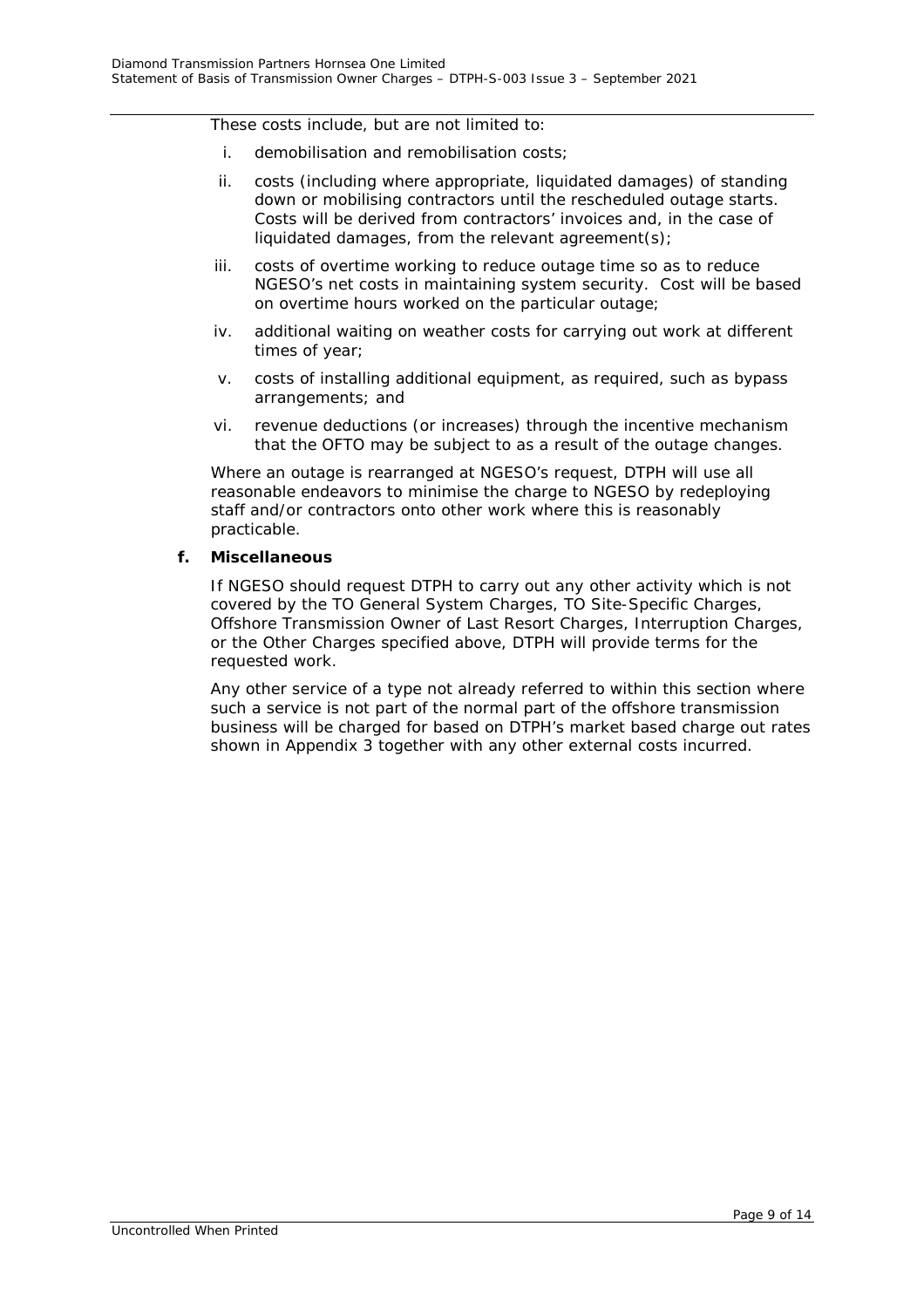## <span id="page-9-0"></span>**7 GLOSSARY**

| Allowed transmission<br>owner revenue (OFTOt)              | The maximum revenue that DTPH is permitted to earn from<br>the provision of transmission owner services, as determined<br>by DTPH's Offshore Electricity Transmission Licence                                                                                                                                                                                         |
|------------------------------------------------------------|-----------------------------------------------------------------------------------------------------------------------------------------------------------------------------------------------------------------------------------------------------------------------------------------------------------------------------------------------------------------------|
| Authority                                                  | The Gas and Electricity Markets Authority<br>(Ofgem)                                                                                                                                                                                                                                                                                                                  |
| <b>DTPH</b>                                                | Diamond Transmission Partners Hornsea One<br>Limited, the owner of the Hornsea One offshore<br>transmission system                                                                                                                                                                                                                                                    |
| kV                                                         | A unit equal to one thousand volts                                                                                                                                                                                                                                                                                                                                    |
| <b>NGESO</b>                                               | National Grid Electricity System Operator Limited,<br>the GB system operator                                                                                                                                                                                                                                                                                          |
| <b>Retail Price Index</b>                                  | Means the general index of retail prices published<br>by the Office for National Statistics each month in<br>respect of all items                                                                                                                                                                                                                                     |
| <b>Offshore Electricity</b><br><b>Transmission Licence</b> | A licence issued by the Authority which permits<br>an OFTO to participate in the transmission of<br>electricity.                                                                                                                                                                                                                                                      |
| Ofgem                                                      | The Office of Gas and Electricity Markets, which is<br>governed by the Authority                                                                                                                                                                                                                                                                                      |
| <b>STC</b>                                                 | System Operator - Transmission Owner Code,<br>which defines the high-level relationship between<br>the National Electricity Transmission System<br>Operator ("NETSO") and Transmission Owners                                                                                                                                                                         |
| <b>STCP</b>                                                | System Operator - Transmission Owner Code<br>procedures                                                                                                                                                                                                                                                                                                               |
| OTSDUW Completion<br>Report                                | An agreement between NGESO and DTPH<br>pursuant to the STC                                                                                                                                                                                                                                                                                                            |
| Transmission owner or<br>TO                                | DTPH is the transmission owner of the Hornsea<br>One offshore transmission system and is<br>responsible for delivering transmission owner<br>services in accordance with the requirements of<br>its Offshore Electricity Transmission Licence and<br>System Operator Transmission Code                                                                                |
| Transmission system                                        | Those assets that comprise DTPH's entire<br>transmission infrastructure from the generators<br>34kV gas insulated switchgear terminals feeding<br>the offshore transformers located on three<br>offshore platforms through to the 400kV busbar<br>gas zones within the existing National Grid<br>Electricity Transmission Limited's Killingholme<br>400kV substation. |
| <b>OFTO</b>                                                | Offshore Transmission Owner                                                                                                                                                                                                                                                                                                                                           |
| Outage change                                              | A change notified to DTPH by NGESO on or after<br>week 49 of the calendar year to the Outage Plan,<br>as updated from time to time in accordance with<br>the STC as at the date this condition comes into<br>force.                                                                                                                                                   |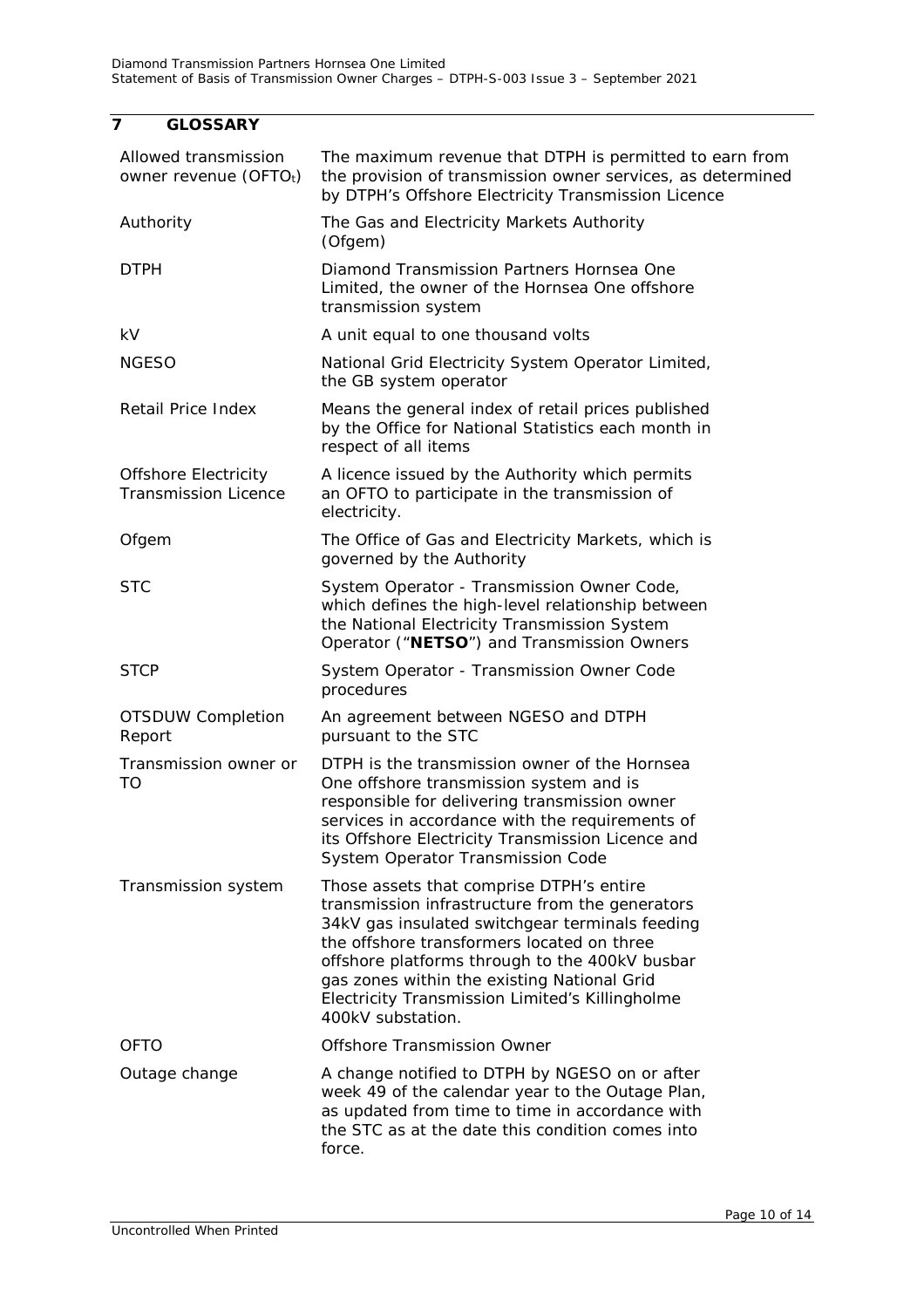#### <span id="page-10-0"></span>**APPENDIX 1 – CHARGING PARAMETERS FOR 2021/22**

The parameters outlined in the table below are set out in the Amended Standard Conditions of the Licence, specifically in:

- a. E12 J1 (Restriction of Transmission Revenue: Definitions)
- b. E12 J2 (Restriction of Transmission Revenue: Revenue from Transmission Owner Services)
- c. E12 J3 (Restriction of Transmission Revenue: Allowed Pass-through Items); and
- d. E12 J4 (Restriction of Transmission Revenue: Annual Revenue Adjustments).

| <b>Parameter</b>                                                 | <b>Value</b>                                                                                                                                                                                                                                                                                                     |
|------------------------------------------------------------------|------------------------------------------------------------------------------------------------------------------------------------------------------------------------------------------------------------------------------------------------------------------------------------------------------------------|
| <b>Tender Relevant Year</b>                                      | Financial year ended 31 March 2021<br>(this is $t=1$ )                                                                                                                                                                                                                                                           |
| <b>Relevant Year</b>                                             | Financial year ended 31 March 2022<br>(this is $t=2$ )                                                                                                                                                                                                                                                           |
| BR <sub>2</sub> (base transmission revenue)                      | £47,567,375<br>(Reflects MRA in accordance with<br><b>Amended Standard Condition E12-</b><br>A2)                                                                                                                                                                                                                 |
| TRS <sub>2</sub> (tender revenue stream)                         | £43,412,000                                                                                                                                                                                                                                                                                                      |
| MRA <sub>2</sub> (market rate revenue adjustment)                | £3,622,000                                                                                                                                                                                                                                                                                                       |
| PR <sub>2</sub> (proportion of revenue term)                     | $PR_t = 1$ for t>                                                                                                                                                                                                                                                                                                |
| RIT <sub>2</sub> (revenue indexation adjustment)                 | $RIT_2 = 1.0113402062$<br>$RIT_t = RPI(September)_{t-1}$ / RPI (Base date)<br>$RIT_2 = RPI$ (September 2020) / RPI<br>(September 2019)<br>Where:<br>$RIT_t = 294.3 / 291.0 = 1.0113402062$<br>(RPI data from<br>https://www.ons.gov.uk/economy/inflati<br>onandpriceindices/datasets/consumerpriceinf<br>lation) |
| PA <sub>2</sub> (performance availability revenue<br>adjustment) | $PA2 = E0$ (being the annual revenue<br>adjustment derived in accordance<br>with Amended Standard Condition<br>$E12 - J4$                                                                                                                                                                                        |
| LF <sub>2</sub> (licence fee cost adjustment)                    | $LF2 = £0$                                                                                                                                                                                                                                                                                                       |
| RB <sub>2</sub> (network rates)                                  | $RB2 = £3,041,280$ being the<br>network rates based on a rateable<br>value of £5,940,000 as provided by<br>the valuation office and applying the                                                                                                                                                                 |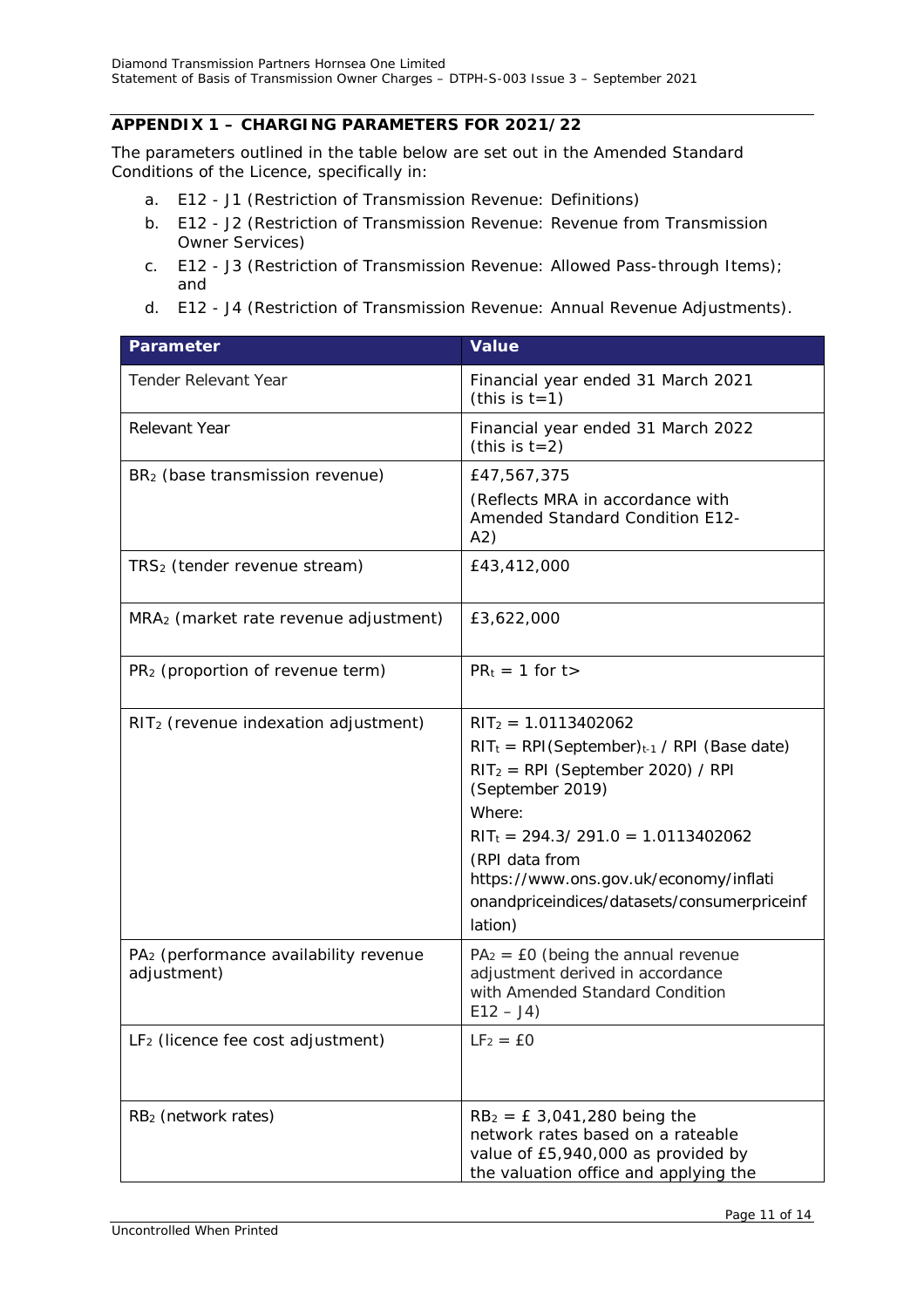| <b>Parameter</b>                                                  | <b>Value</b>                                                                                                                                                                                                                  |
|-------------------------------------------------------------------|-------------------------------------------------------------------------------------------------------------------------------------------------------------------------------------------------------------------------------|
|                                                                   | non-domestic rating multiplier for<br>2020/21 of 0.512 in the $E$ , adjusted<br>to reflect business rates for 2021/22<br>being $E(34, 102)$ x RIT <sub>t</sub> (assumption:<br>Incorporate RPI in business rate<br>$21/22$ ). |
| CEL <sub>2</sub> (Crown Estate lease cost<br>adjustment)          | $CEL_2 = £1,242$                                                                                                                                                                                                              |
| DC <sub>2</sub> (decommissioning cost adjustment)                 | $DC2 = EO$                                                                                                                                                                                                                    |
| IAT <sub>2</sub> (income adjusting event revenue<br>adjustment)   | $IAT2 = £0$                                                                                                                                                                                                                   |
| TPD <sub>2</sub> (temporary physical disconnection<br>payment)    | $TPD2 = £0$                                                                                                                                                                                                                   |
| TCA <sub>2</sub> (tender fee cost adjustment)                     | $TCA = E0$                                                                                                                                                                                                                    |
| MCA <sub>2</sub> (Marine and Coastal Act 2009<br>cost adjustment) | $MCA_2 = £0$                                                                                                                                                                                                                  |
| K <sub>2</sub> (revenue restriction correction factor)            | $K_2 = £0$                                                                                                                                                                                                                    |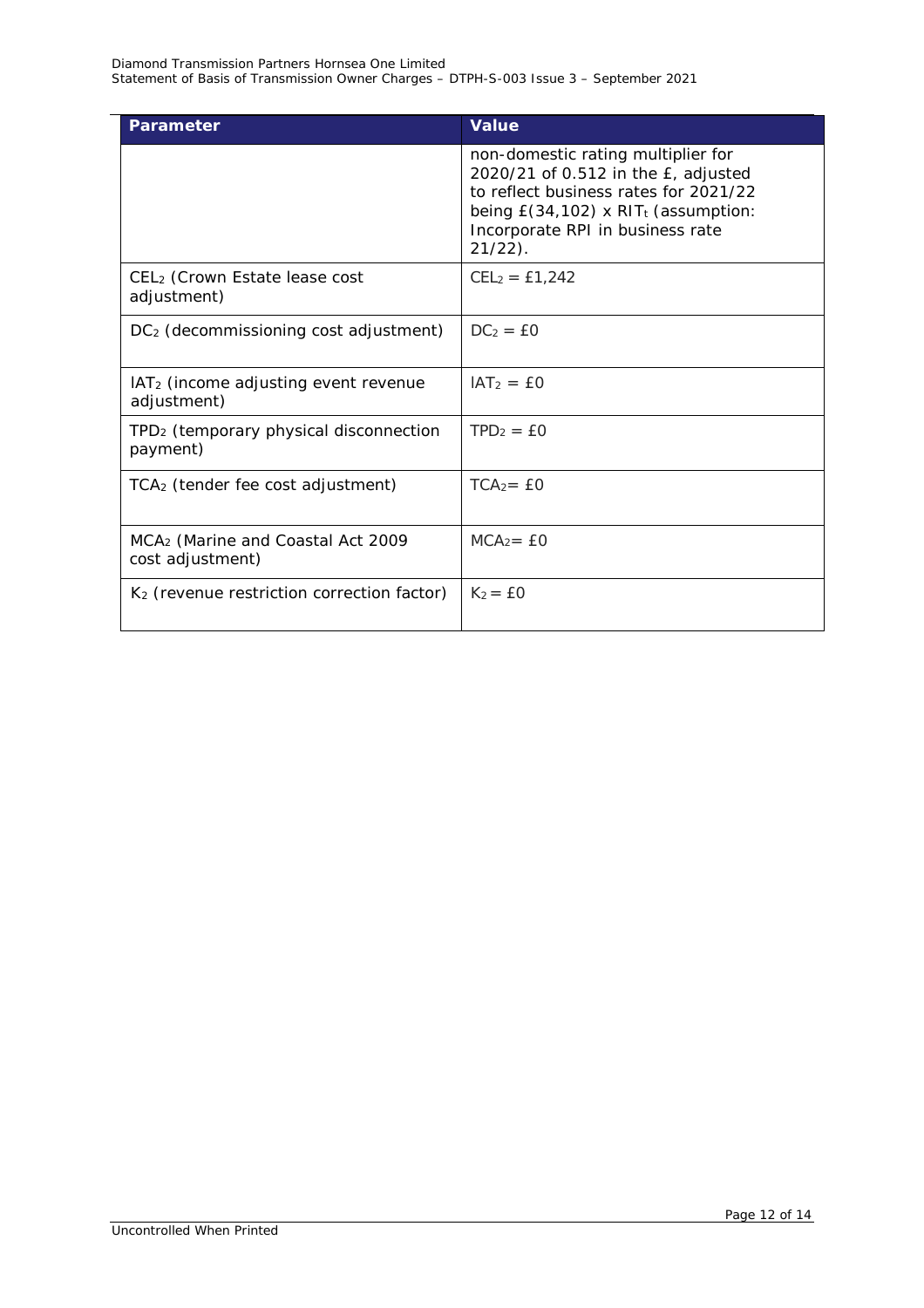## <span id="page-12-0"></span>**APPENDIX 2 – APPLICATION FEES**

| <b>Connection or Modification Size</b> | <b>Application Fee</b>                                   |
|----------------------------------------|----------------------------------------------------------|
| $10-10$ MW                             | £125k                                                    |
| 10-100 MW                              | £151k                                                    |
| $>100$ MW                              | To be determined in the event of such<br>an application. |

All application fees are subject to VAT at the prevailing rate.